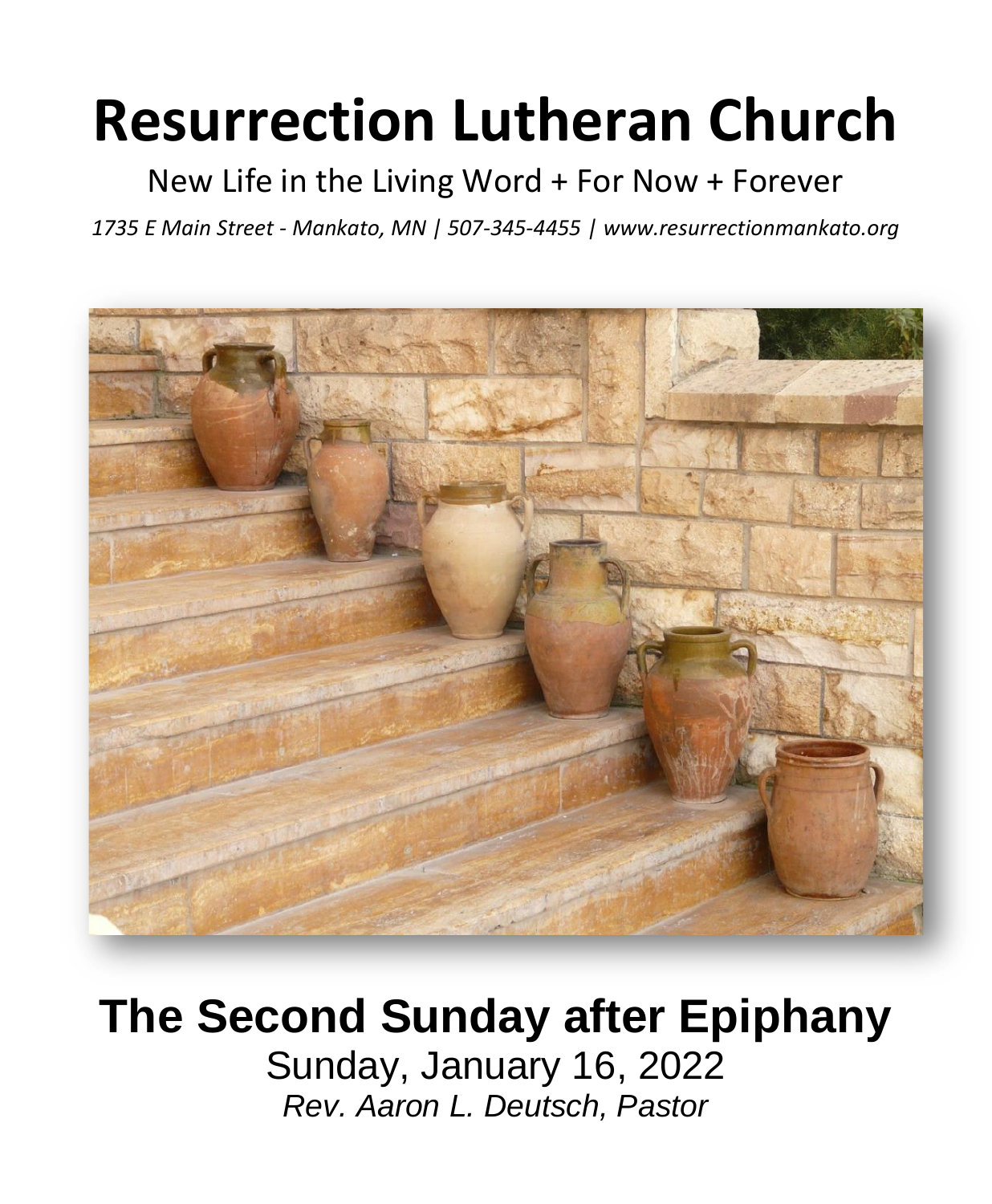## **WELCOME** and **ANNOUNCEMENTS**

*If you haven't already, please consider signing the friendship pad at the end of your pew.* 

# **INVOCATION**

P: We gather in the name of the Father, and of the Son, and of the Holy Spirit.

**C: Amen.**

# **GATHERING HYMN: Oh, for a Thousand Tongues to Sing…………………..RECLAIM No. 30**

# **CONFESSION AND FORGIVENESS OF SIN**

P: Called and gathered together by the Holy Spirit, let us come humbly before God and our brothers and sisters in the faith, confessing our sins, known and unknown, trusting in God's gracious word of forgiveness. Our merciful father, who brings life out of death and transforms us into new creatures through his redeeming word, knows the depths of our hearts. Let us make a confession of our sin.

*Silence is kept for reflection and self-examination*

P: Lord Jesus, Risen Savior,

**C: We come to you in sorrow for our faults and confess to you our weakness and unbelief. Although in Christ our light has come, we too often prefer the darkness of sin. Forgive us, fill us with your Spirit and free us from the shackles of our failings. Give us once again the joy of your salvation and make us instruments of peace and love in the world. Amen.** P: Arise, shine, for your light has come, and the glorious mercy of the Lord shines around you. In the name and by the authority of your Savior, Jesus Christ, I announce the forgiveness of all your sins. May the Holy Spirit strengthen your faith, heal your troubled spirit, and equip you to proclaim the greatness of the Lord until the day he comes again. **C: Amen! Thanks be to God!** 

# **THE KYRIE AND HYMN OF GLORY**

P: The grace of our Lord Jesus Christ, the love of God our Father, and the communion of the Holy Spirit be with you all.



# **C: And also with you.**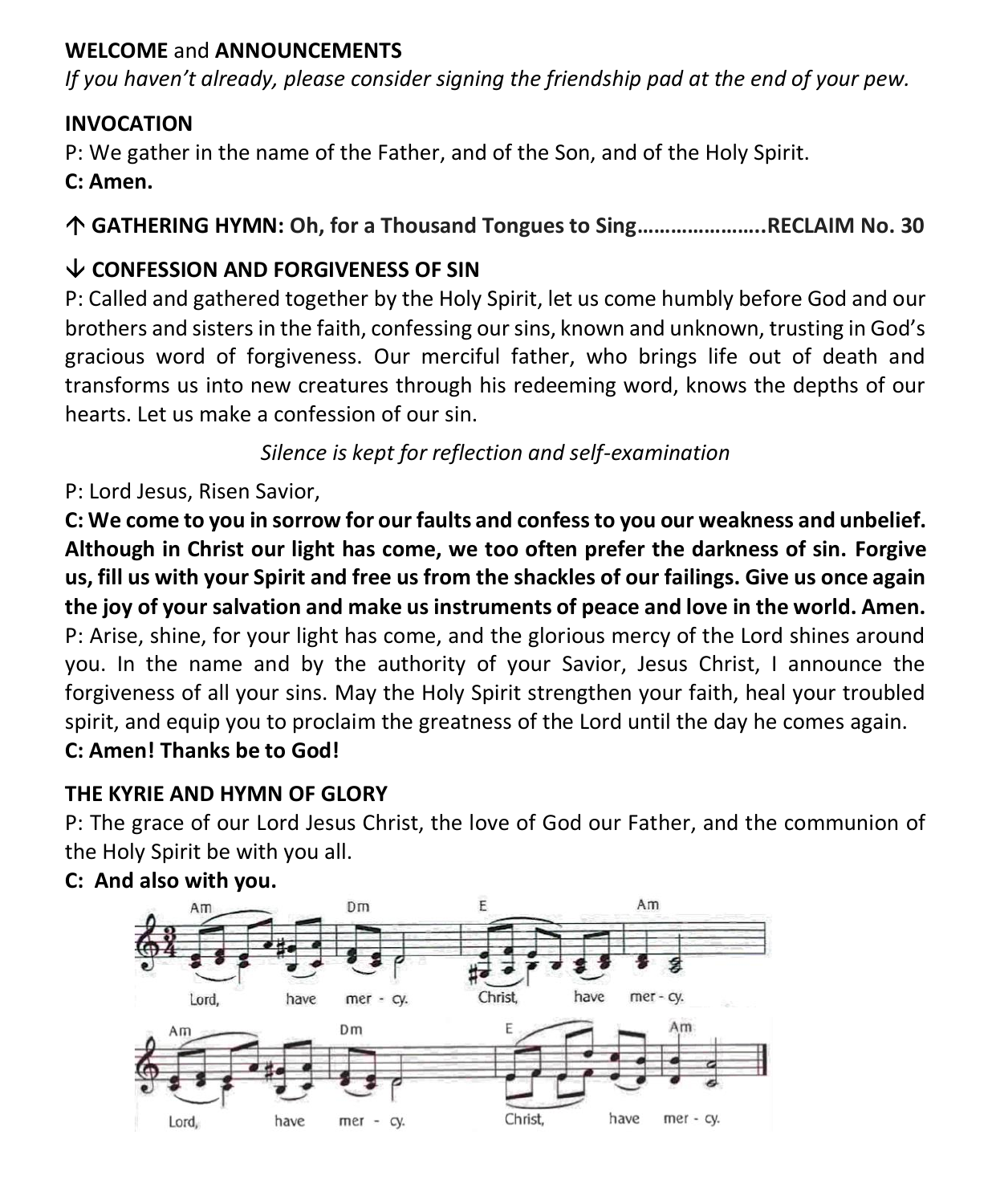P: Glory be to God on high and on earth peace, good will to all.



#### **PRAYER OF THE DAY**

P: The Lord be with you.

#### **C: And also with you.**

P: Let us pray…

**All: Gracious Lord, giver of all that is good, through the power of your Holy Spirit you abundantly bless your children with gifts for the building up of the body of Christ. Empower us to recognize and value the gifts of others and through the strengthening of faith use our own gifts for the work of the kingdom; through Jesus Christ our Lord. Amen.**

#### **FIRST READING: Isaiah 62:1-5 (ESV)**

<sup>1</sup>For Zion's sake I will not keep silent, and for Jerusalem's sake I will not be quiet, until her righteousness goes forth as brightness, and her salvation as a burning torch.  $2\text{The}$  nations shall see your righteousness, and all the kings your glory, and you shall be called by a new name that the mouth of the Lord will give.  $3$ You shall be a crown of beauty in the hand of the Lord, and a royal diadem in the hand of your God. <sup>4</sup>You shall no more be termed Forsaken, and your land shall no more be termed Desolate, but you shall be called My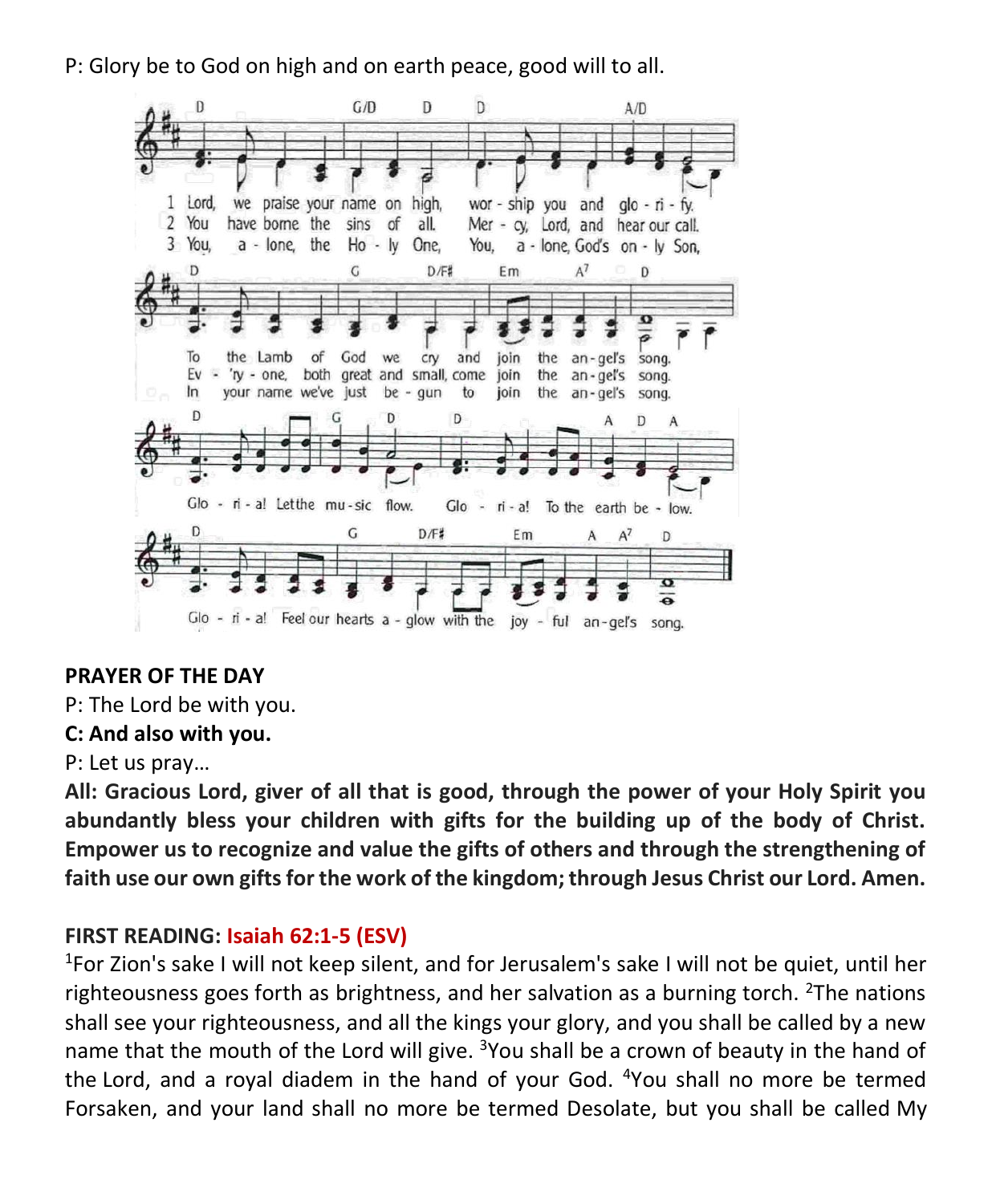Delight Is in Her, and your land Married; for the Lord delights in you, and your land shall be married. <sup>5</sup>For as a young man marries a young woman, so shall your sons marry you, and as the bridegroom rejoices over the bride, so shall your God rejoice over you.

R: The Word of the Lord.

# **C: Thanks be to God!**

# **RESPONSIVE READING: Psalm 128 (ESV)**

R: Blessed is everyone who fears the Lord, who walks in his ways!

# **C: You shall eat the fruit of the labor of your hands; you shall be blessed, and it shall be well with you.**

R: Your wife will be like a fruitful vine within your house; your children will be like olive shoots around your table.

# **C: Behold, thus shall the man be blessed who fears the Lord.**

R: The Lord bless you from Zion! May you see the prosperity of Jerusalem all the days of your life!

# **C: May you see your children's children! Peace be upon Israel!**

R: The Word of the Lord.

# **C: Thanks be to God!**

# **SECOND READING: 1 Corinthians 12:1-11 (ESV)**

<sup>1</sup>Now concerning spiritual gifts, brothers, I do not want you to be uninformed. <sup>2</sup>You know that when you were pagans you were led astray to mute idols, however you were led.  $3$ Therefore I want you to understand that no one speaking in the Spirit of God ever says "Jesus is accursed!" and no one can say "Jesus is Lord" except in the Holy Spirit.  $4$ Now there are varieties of gifts, but the same Spirit;  $5$  and there are varieties of service, but the same Lord; <sup>6</sup>and there are varieties of activities, but it is the same God who empowers them all in everyone. <sup>7</sup>To each is given the manifestation of the Spirit for the common good. <sup>8</sup>For to one is given through the Spirit the utterance of wisdom, and to another the utterance of knowledge according to the same Spirit, <sup>9</sup>to another faith by the same Spirit, to another gifts of healing by the one Spirit,  $10$  to another the working of miracles, to another prophecy, to another the ability to distinguish between spirits, to another various kinds of tongues, to another the interpretation of tongues. <sup>11</sup>All these are empowered by one and the same Spirit, who apportions to each one individually as he wills.

R: The Word of the Lord. **C: Thanks be to God!**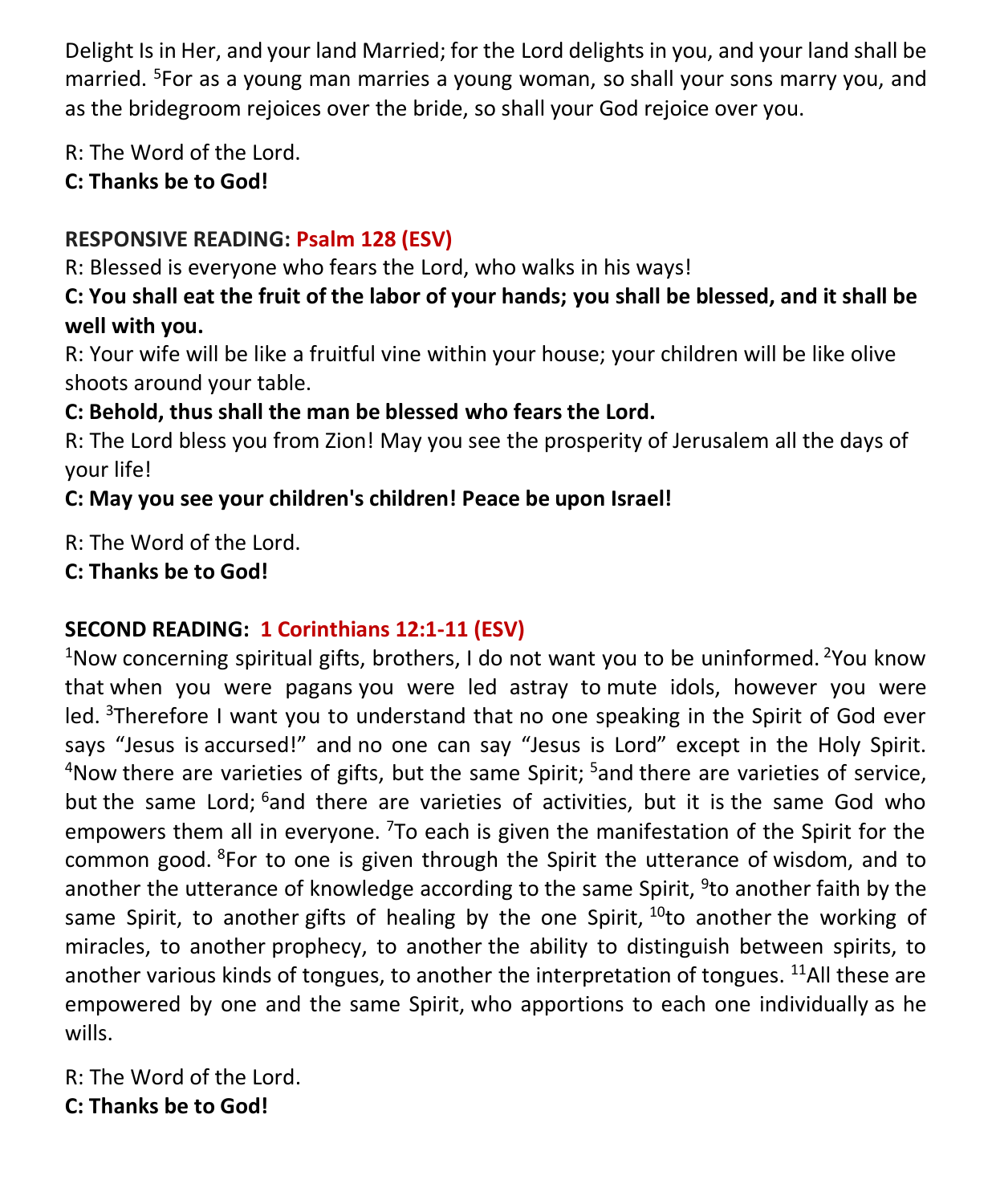**THE GOSPEL ACCLAMATION** 



#### **GOSPEL READING: John 2:1-11 (ESV)**

P: The Holy Gospel according to Saint Luke, the 23<sup>rd</sup> Chapter.

#### **C: Glory to you, O Lord!**

 $1$ On the third day there was a wedding at Cana in Galilee, and the mother of Jesus was there. <sup>2</sup>Jesus also was invited to the wedding with his disciples. <sup>3</sup>When the wine ran out, the mother of Jesus said to him, "They have no wine." <sup>4</sup>And Jesus said to her, "Woman, what does this have to do with me? My hour has not yet come." <sup>5</sup>His mother said to the servants, "Do whatever he tells you."  $6$ Now there were six stone water jars there for the Jewish rites of purification, each holding twenty or thirty gallons. <sup>7</sup>Jesus said to the servants, "Fill the jars with water." And they filled them up to the brim. <sup>8</sup>And he said to them, "Now draw some out and take it to the master of the feast." So they took it. <sup>9</sup>When the master of the feast tasted the water now become wine, and did not know where it came from (though the servants who had drawn the water knew), the master of the feast called the bridegroom  $10$ and said to him, "Everyone serves the good wine first, and when people have drunk freely, then the poor wine. But you have kept the good wine until now." <sup>11</sup>This, the first of his signs, Jesus did at Cana in Galilee, and manifested his glory. And his disciples believed in him.

P: This is the Gospel of our Lord!

**C: Praise to you, O Christ!**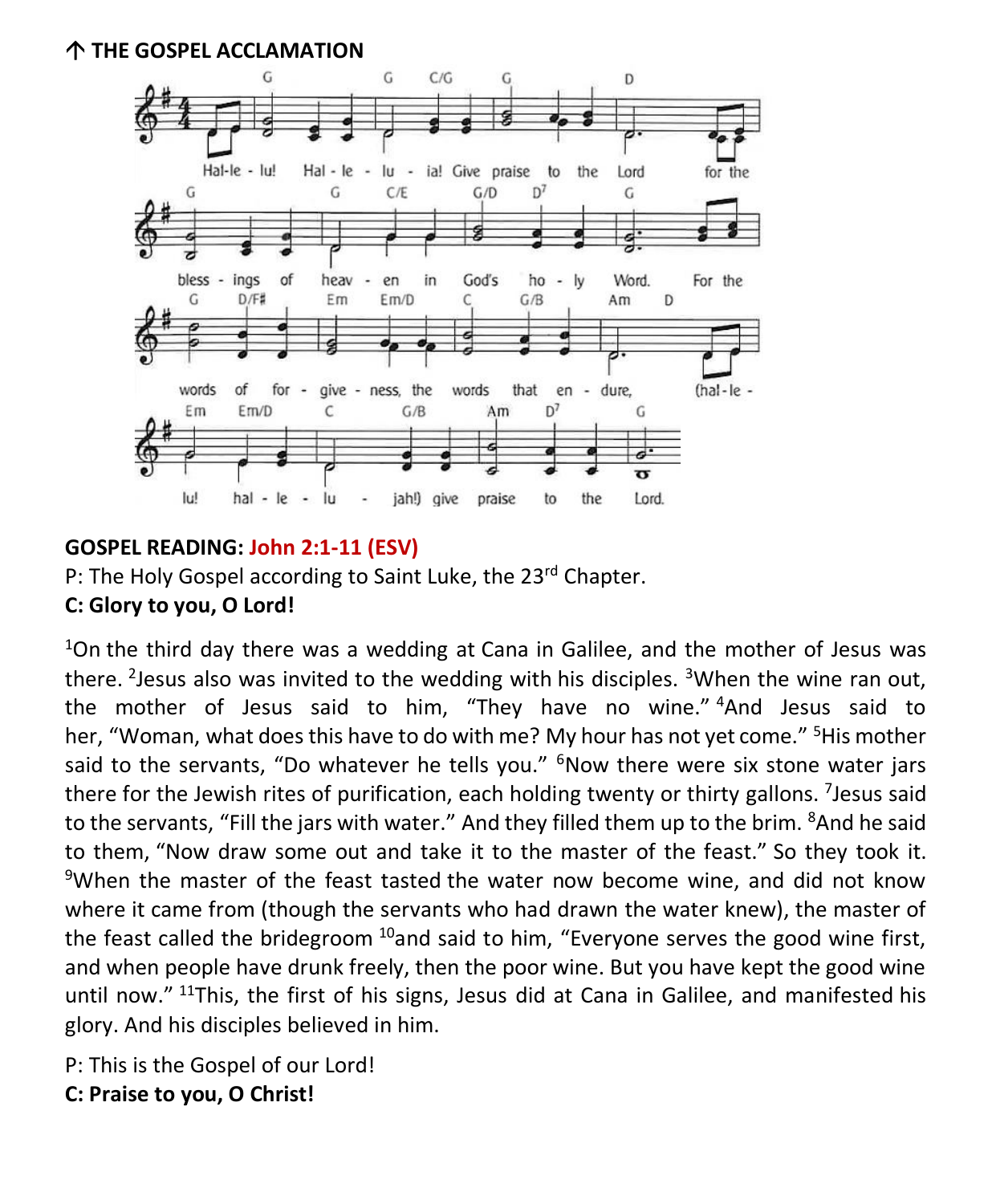#### **SERMON**

**HYMN OF THE DAY: Come, Thou Fount of Every Blessing…………………RECLAIM No. 227**

#### **OFFERING** and **OFFERING RESPONSE**

*As ushers bring forward the offering,* please stand to *sing the Doxology: Praise God from whom all blessings flow. Praise Him all creatures here below. Praise Him above ye heav'nly host. Praise Father, Son, and Holy Ghost. Amen*

#### **THE NICENE CREED**

**We believe in one God, the Father, the Almighty, maker of heaven and earth, of all that is, seen and unseen.**

**We believe in one Lord, Jesus Christ, the only Son of God, eternally begotten of the Father, God from God, Light from Light, true God from true God, begotten, not made, of one Being with the Father. Through him all things were made. For us and for our salvation he came down from heaven; by the power of the Holy Spirit he became incarnate from the virgin Mary, and was made man. For our sake he was crucified under Pontius Pilate; he suffered death and was buried. On the third day he rose again in accordance with the Scriptures; he ascended into heaven and is seated at the right hand of the Father. He will come again in glory to judge the living and the dead, and his kingdom will have no end.**

**We believe in the Holy Spirit, the Lord, the giver of life, who proceeds from the Father and the Son. With the Father and the Son he is worshiped and glorified. He has spoken through the prophets. We believe in one holy Christian and apostolic Church. We acknowledge one Baptism for the forgiveness of sins. We look for the resurrection of the dead, and the life of the world to come. Amen.**

#### **PRAYERS OF THE PEOPLE**

Each petition ends with the words *Lord, in your mercy*. Please respond by saying *Hear our prayer.*

#### **THE SACRAMENT OF HOLY COMMUNION**

P: The Lord be with you.

#### **C: And also with you.**

P: Lift up your hearts.

- **C: We lift them to the Lord.**
- P: Let us give thanks to the Lord our God.
- **C: It is right to give him thanks and praise.**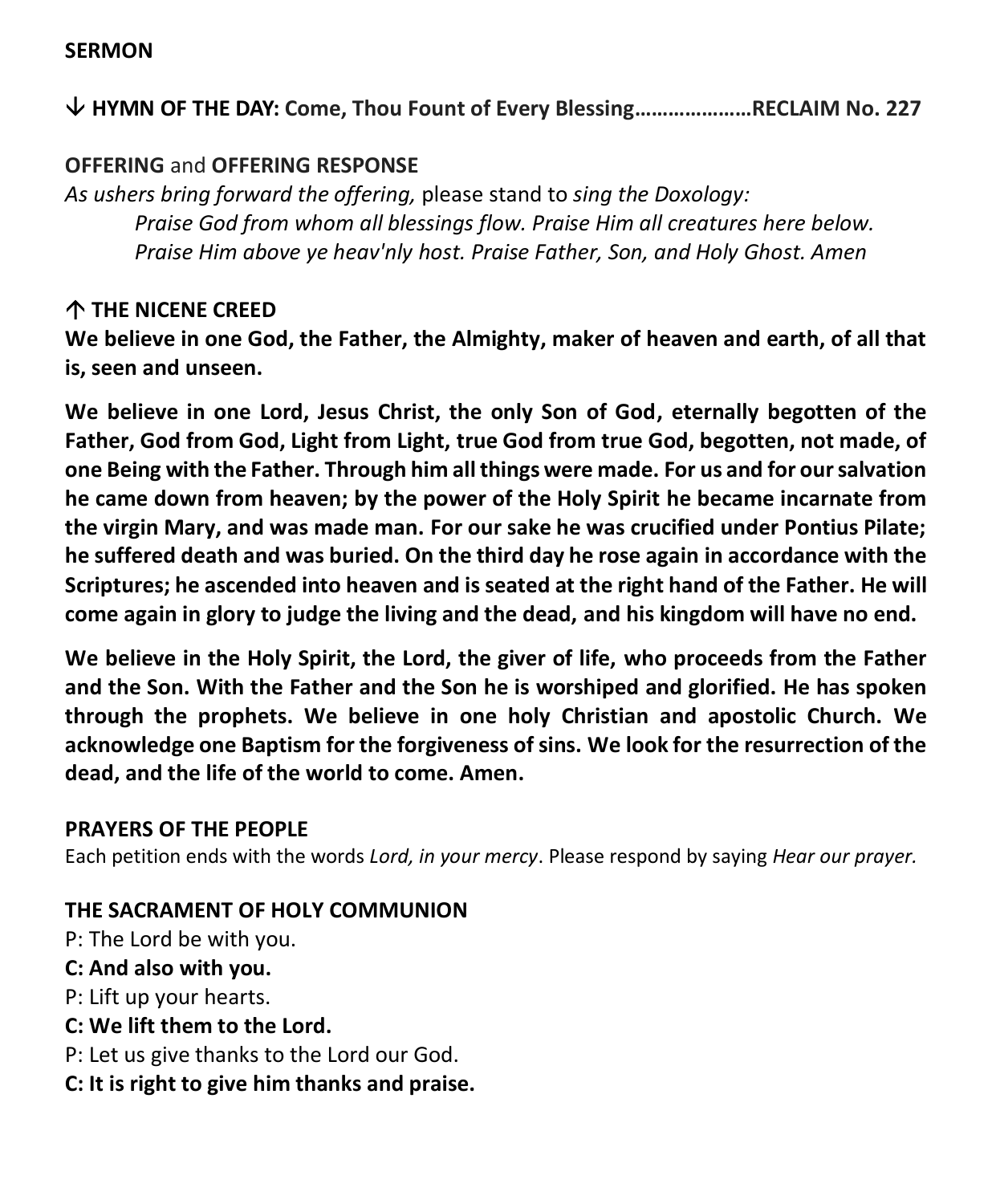P: It is indeed right and salutary, that we should at all times, and in all places, give thanks to you, O Lord, Holy Father, almighty everlasting God, for Jesus Christ, your dear Son, our Lord and Savior, and now we praise you, that you have sent to us your only begotten Son, and that in him, being found in the form of a man, you have revealed the fullness of your glory. Therefore, with angels and archangels, and with all the company of heaven, we laud and magnify your glorious name; evermore praising you, and saying…



#### **WORDS OF INSTITUTION**

#### **LORD'S PRAYER**

**C: Our Father, who art in heaven, hallowed be thy name, thy kingdom come, thy will be done, on earth as it is in heaven. Give us this day our daily bread; and forgive us our trespasses, as we forgive those who trespass against us; and lead us, not into temptation, but deliver us from evil. For thine is the kingdom, and the power, and the glory, forever and ever. Amen.**

#### **COMMUNION DISTRIBUTION**

*All who are baptized, have been instructed properly, and trust God's Word are welcome to communion, where our Lord is truly present, offering his gifts of forgiveness and eternal life. If partaking in the Lord's Supper, please indicate this on the friendship pad at the end of your pew so our records are complete.*

#### **BENEDICTION**